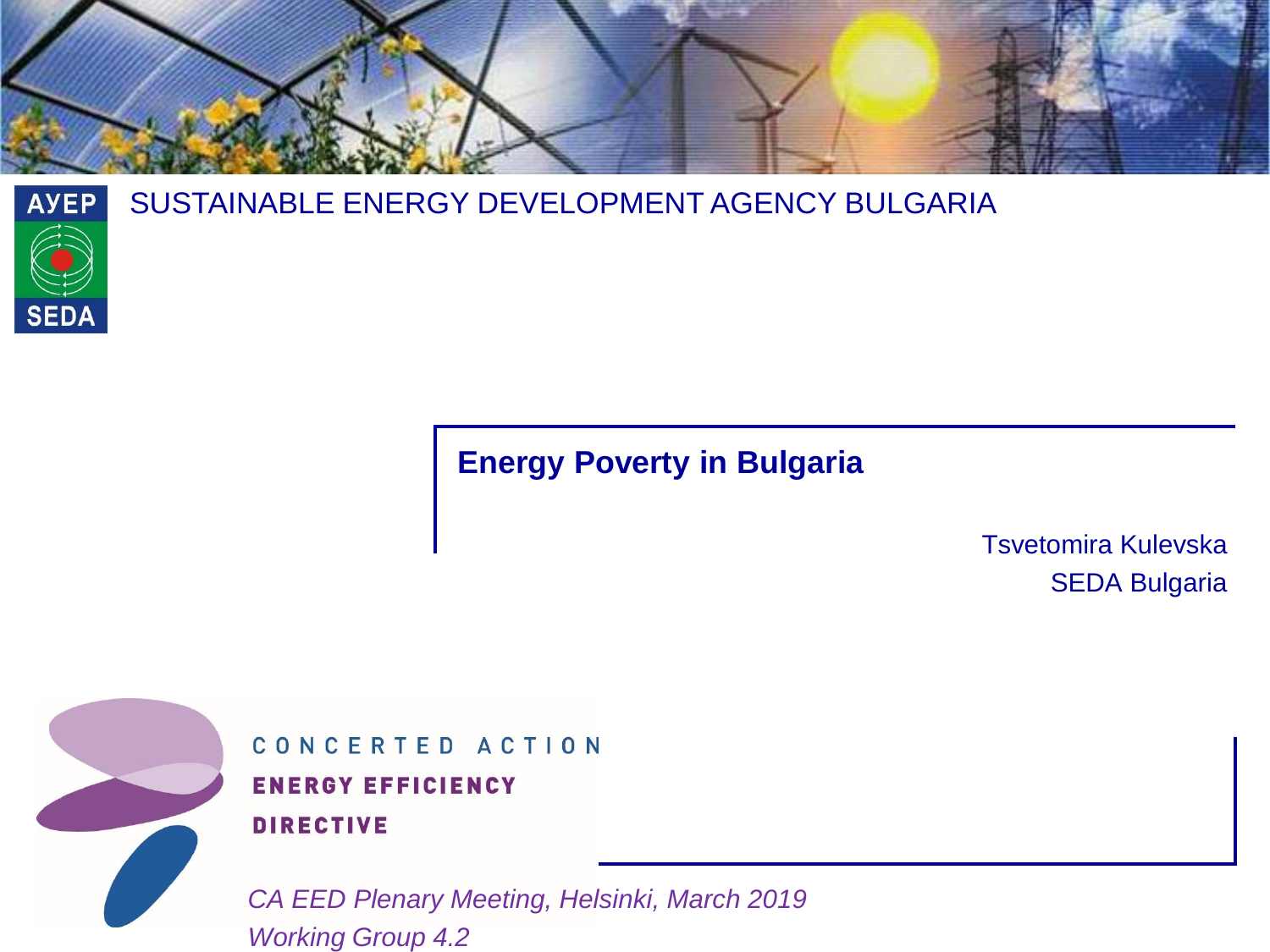

**SEDA** 

### **Status-quo**





Ministry of Labour and Social Policy

**There is no official definition for "energy poverty"**

**Definition only for "Vulnerable customers":**  Household customers who receive targeted **aid for electricity, heat or natural gas** pursuant to the Social Assistance Act and the secondary legislation for its implementation.

**Amount of monthly Size of the dwelling No rental income No real estate is sold over the last 6 months Unemployed persons – mandatory registration with the Labor Office 6 months prior to the application Aid for electricity, heat or natural gas for vulnerable consumers is available upon application and…**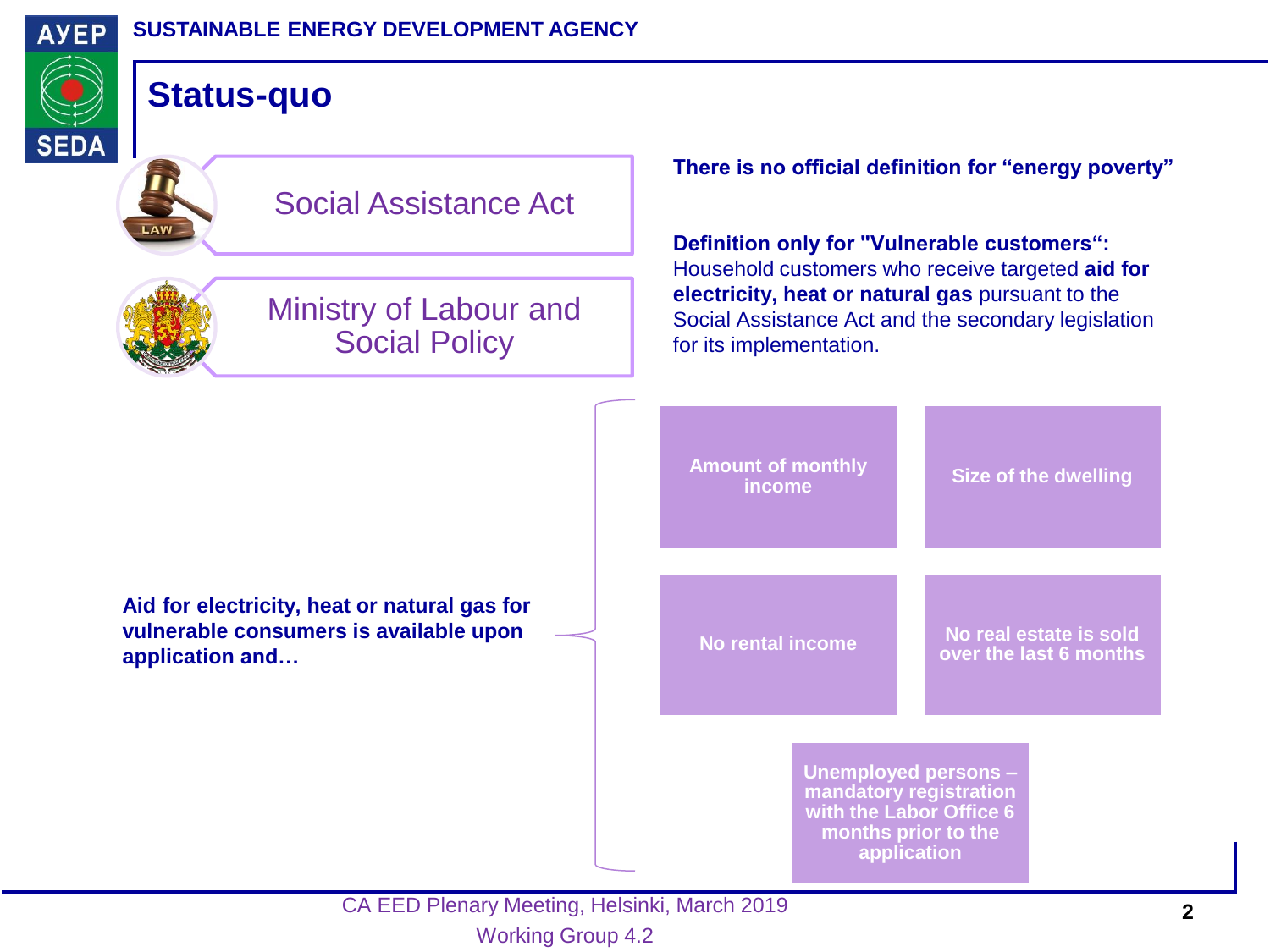

### **Future plans**

#### **Draft definition for "Vulnerable customers" in accordance with Directive 2009/72:**

Household customers who live in homes supplied with electricity and who, due to age, health or income, are at risk of social exclusion in connection with the supply and consumption of electricity, and benefit from social measures protection, to ensure the necessary supplies of electricity.



**Bigger group of vulnerable customers** 

#### **Measures for protection of the "Vulnerable customers"**

- *Financial measures:* Social tariff short-term, 5 years
- $\triangleright$  Non-financial measures
	- Prohibition of suspending electricity for a precisely defined category of vulnerable customers;
	- Deferring the power supply interruption during the winter period for a specific category of vulnerable customers;
	- Possibility of debt restructuring;
	- Code of Ethics;
	- Informational campaigns, online platforms and others;
- Long term measure **Energy efficiency measures for households**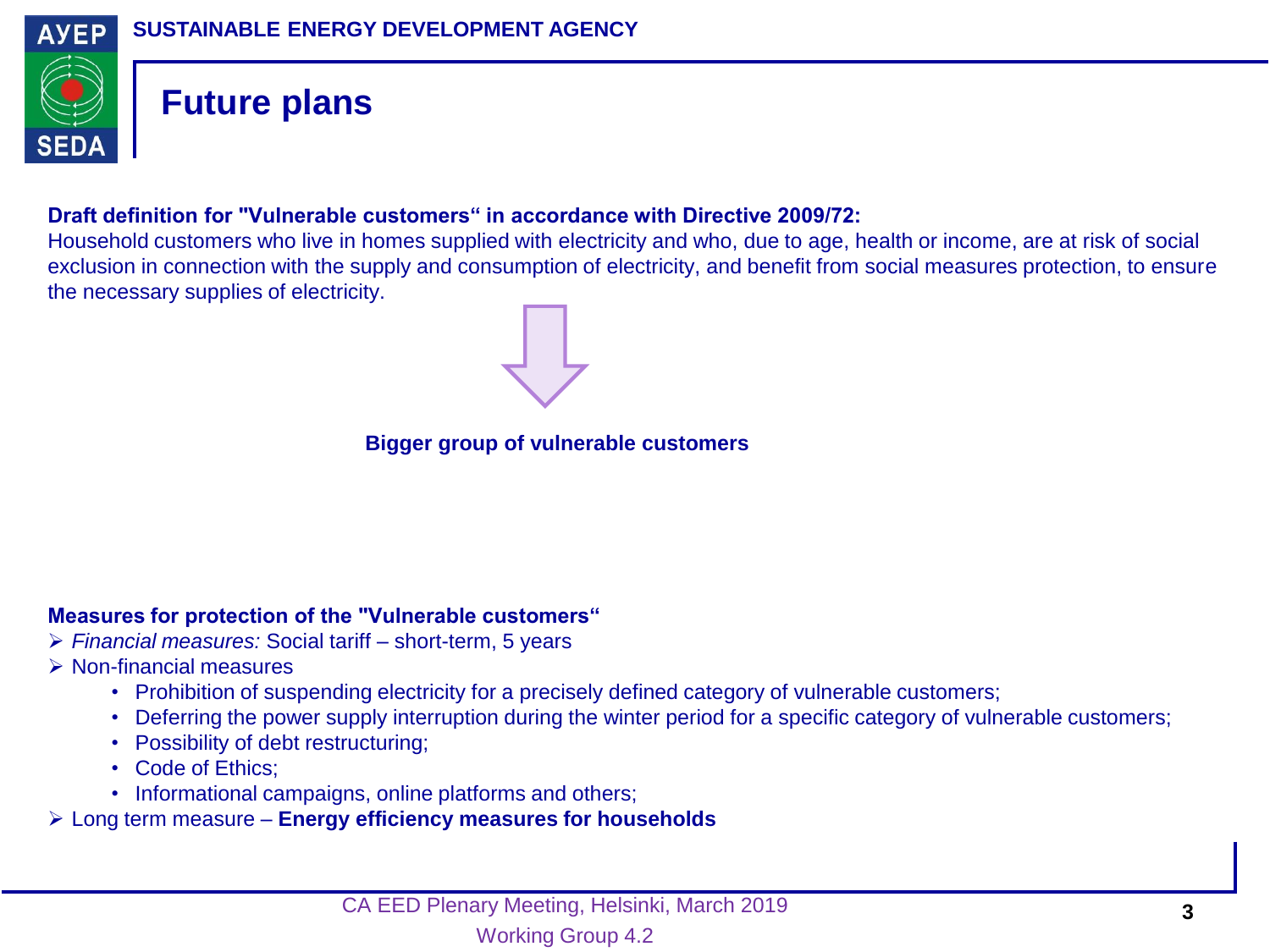



# **The social tariff in numbers**

Or

*Electricity/month for the basic household electricity needs, respectively:*

**Up to 100 kWh per month per household using central heating or natural gas heating for domestic water**

**Up to 150kWh. per person/household using an electric water heater, beside the heating needs.**

*Coverage*

 Approximately 70% of the electricity price (about 33% of the final cost for the vulnerable customers (including network charges and VAT))

 At 100 kWh/month the social tariff will cover BGN 6.35 (or annual support of BGN 76.20) and for 150 kWh/month the social tariff will cover BGN (or annual support of BGN 114.36)

*The Price*

- The group of vulnerable customers is expected to be about 500,000 people and families or about 1.1 million people (or about 14% of the population)
- A significant proportion of vulnerable customers will fall below the proposed threshold of 150  $kWh / month$ . In this regard, the necessary funds for a vulnerable client are BGN 114 per year  $=$ **60 mln. BGN/year.**
- Source state budget (according to the popular belief)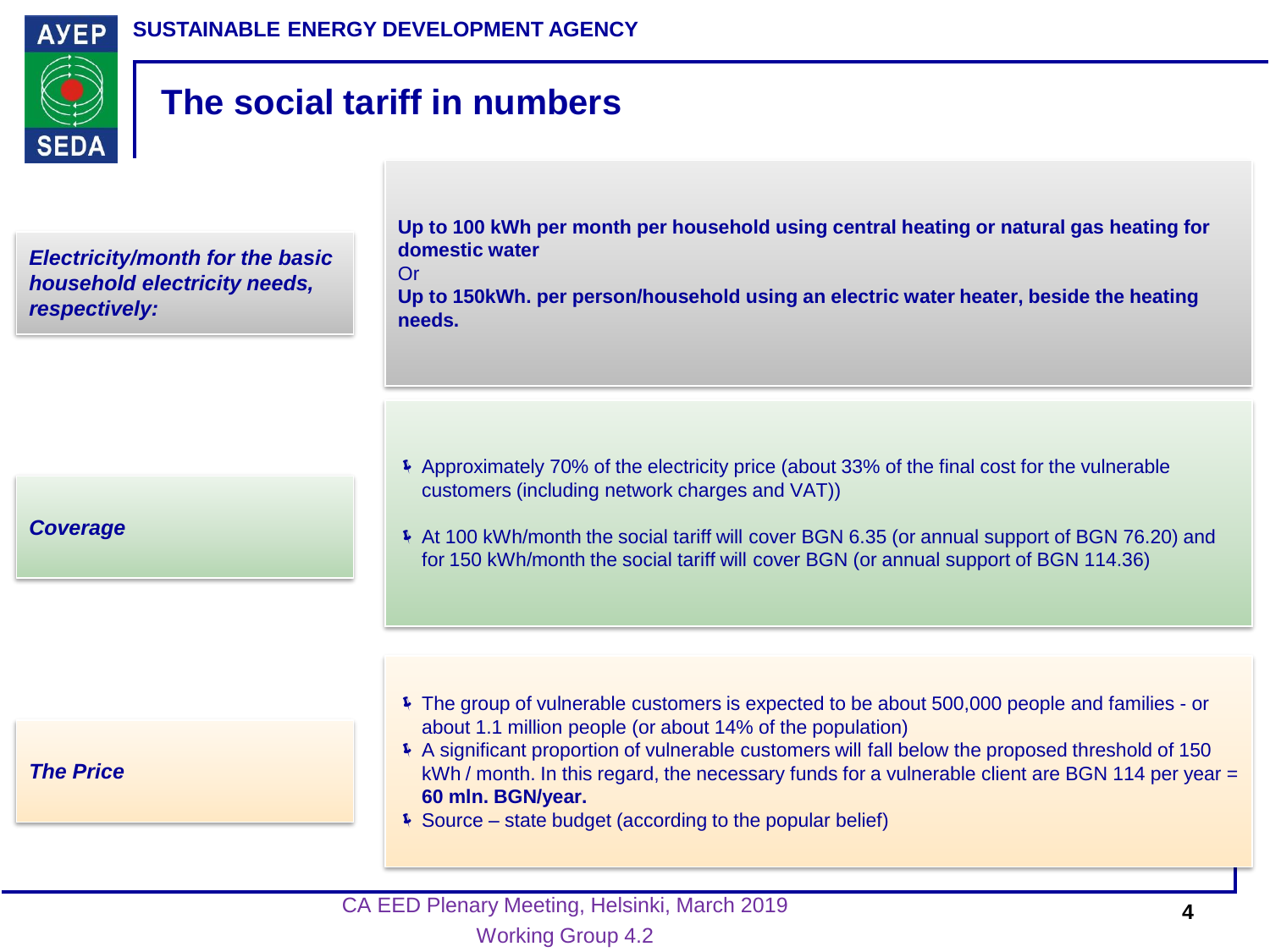

# **National Energy Efficiency Program for Multifamily Residential Buildings' Renovation**



הרוח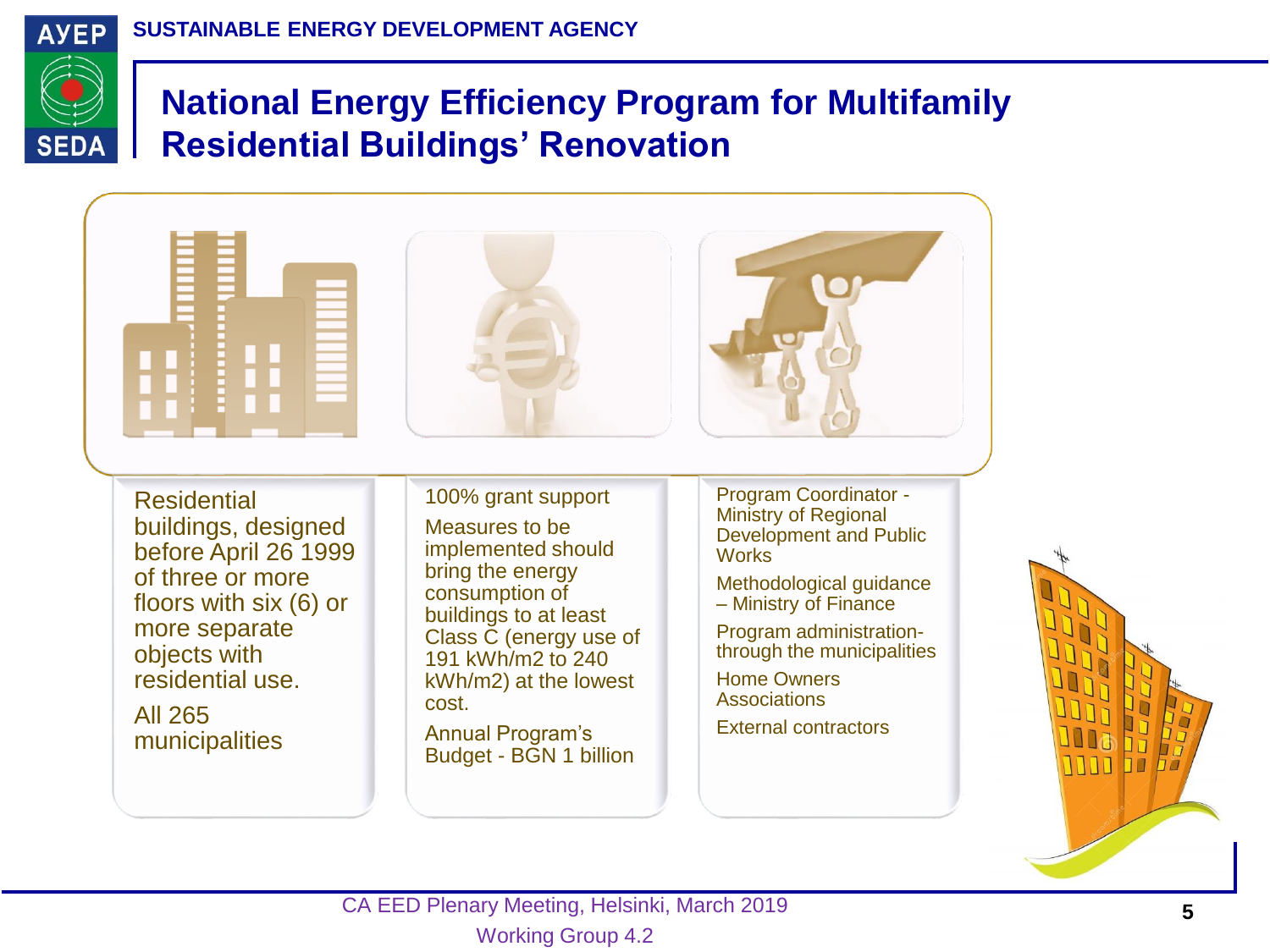

# **Residential buildings renovation program in numbers**

|                                                                                                     | 2018      | <b>Total for the</b><br><b>Program</b><br><i>(expected</i><br>results 2020) |
|-----------------------------------------------------------------------------------------------------|-----------|-----------------------------------------------------------------------------|
| <b>Renovated buildings</b>                                                                          | 511       | 2 0 2 2                                                                     |
| Improved housing infrastructure, m <sup>2</sup>                                                     | 3 225 647 | 11 525 389                                                                  |
| Number of renovated homes                                                                           | 36 545    | 147 761                                                                     |
| Num. of residents benefiting from the improved infrastructure                                       | 76 151    | 340 705                                                                     |
| Energy savings, MWh/ann.                                                                            | 264 700   | 975 226                                                                     |
| Greenhouse gas emission reductions $(CO2$ equivalent) - incl. saving<br>of kt CO <sub>2</sub> /ann. | 93        | 319                                                                         |
|                                                                                                     |           |                                                                             |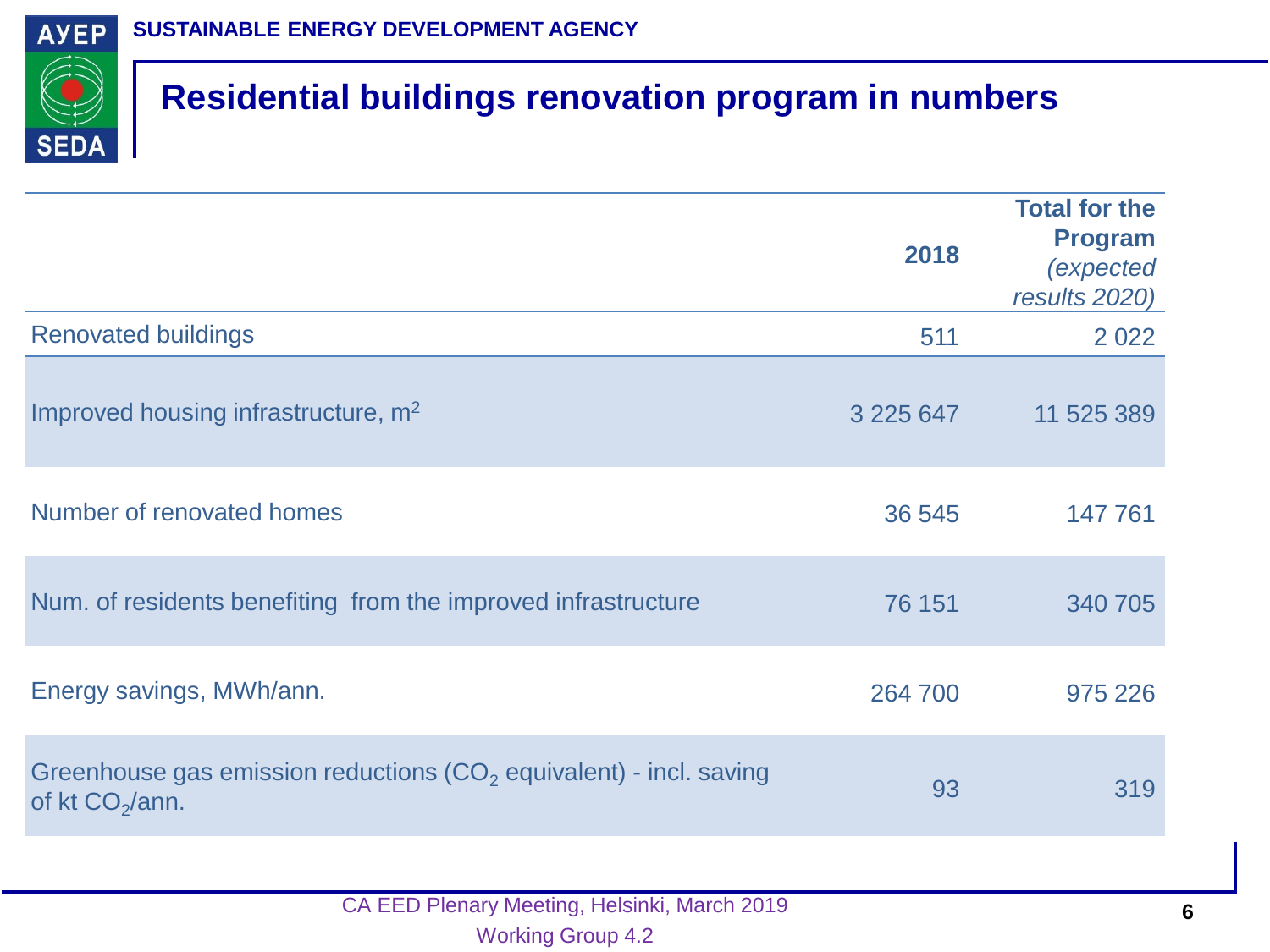

#### **SUSTAINABLE ENERGY DEVELOPMENT AGENCY**



#### **The art of renovation**



CA EED Plenary Meeting, Helsinki, March 2019 Working Group 4.2